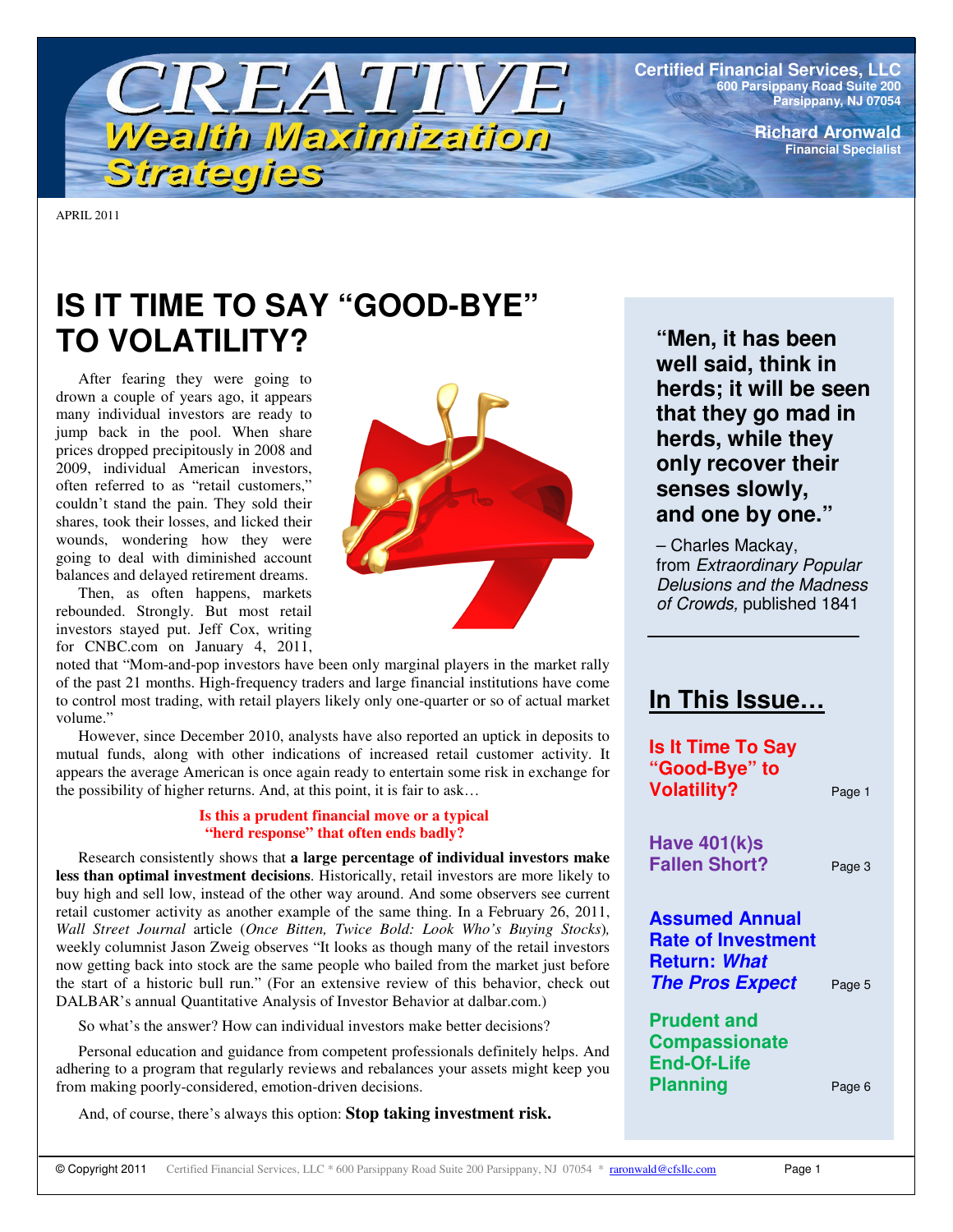There is a strong case, both mathematical and psychological, for limiting financial risk. Electing to use "safe" accumulation vehicles that deliver consistent, yet smaller, annual gains might seem like a "slow road" to wealth, but potential losses from this approach are greatly reduced (in some cases almost non-existent). And losses are killers, both mathematically and psychologically.

Here's a key insight: **Years of investment gain can be quickly undone by just a few losing periods**.

Volatility, the up-and-down daily fluctuation that characterizes many equity investment vehicles, is an ongoing reminder that *you can lose money*, no matter how many historical models tell you otherwise. And the presence of volatility is not necessarily an indicator of better results. In fact, often the same results can often be achieved with less risk – and far less psychological agitation.

## **THE MATH OF A LOW / NO-RISK APPROACH MAKES SENSE**

Consider this hypothetical example:

**OPTION 1.** Starting with \$10,000, suppose an investment yields the following annual returns for the next 10 years. At the end of 10 years, the account balance is \$14,842.

Out of 10 years, 2 were losers, but the average annual gain from the other eight years was 6.75%.

This illustration is purely hypothetical, but most people with experience in fluctuating investment vehicles would probably see this example as plausibly realistic. The annual gains and losses aren't extreme, nor is the ratio of good years to bad ones.

In contrast, suppose we find a conservative alternative investment vehicle. Instead of the opportunity for higher returns, the emphasis is on consistency and safety. To further simplify our example, the annual rate of return will remain the same for all 10 years.

#### OPTION 2.

The ending balance for Option 2: **\$14,802 –** just \$40 less than 10 years of higher-risk investing in Option 1! In only three of the 10 years did this conservative hypothetical investment out-perform the first option – and in three other years, the annual rate of return from Option 1 was at least *twice* that of Option 2.

| <b>OPTION 1</b> |      |                |             | <b>OPTION 2</b> |                |
|-----------------|------|----------------|-------------|-----------------|----------------|
|                 |      | <b>ENDING</b>  |             |                 | <b>ENDING</b>  |
| <b>YEAR</b>     |      | <b>BALANCE</b> | <b>YEAR</b> |                 | <b>BALANCE</b> |
| 1               | 8%   | \$10,800       | 1           | 4%              | \$10,400       |
| 2               | 12%  | \$12,096       | 2           | 4%              | \$10,816       |
| 3               | 5%   | \$12,701       | 3           | 4%              | \$11,249       |
| 4               | 7%   | \$13,590       | 4           | 4%              | \$11,699       |
| 5               | - 3% | \$13,182       | 5           | 4%              | \$12,167       |
| 6               | 4%   | \$13,709       | 6           | 4%              | \$12,653       |
| 7               | 3%   | \$14,121       | 7           | 4%              | \$13,159       |
| 8               | - 9% | \$12,850       | 8           | 4%              | \$13,686       |
| 9               | 5%   | \$13,492       | 9           | 4%              | \$14,233       |
| 10              | 10%  | \$14.842       | 10          | 4%              | \$14,802       |
|                 |      |                |             |                 |                |

By the way, it is worth noting that as long as the 10 annual return numbers from Option 1 remain the same, they can be arranged in any order and still produce the same results. This speaks to a crucial element of volatility: **Losses, even though they occur less frequently, have a large impact on longterm returns – no matter when they occur.**

Remember, this is only a hypothetical math exercise. But looking at the results, would choosing Option 1 (and the accompanying volatility) be worth the emotional angst just to end up with an extra \$40 after 10 years?

## **COUNTERFACTUAL REGRET: WHY IT'S OFTEN HARD TO PLAY IT SAFE**

Financial behaviorists are smart people who try to figure out why the rest of us are so irrational when it comes to money. And the hypothetical situation illustrated here provides great fodder for these researchers. Considering the minimal difference in the two approaches, why would someone choose the more volatile option? Obviously, there are other factors at play besides just the math.

In his *WSJ* piece, Zweig discusses a psychological component called "counterfactual regret." Counterfactual regret is described as the "haunting sense of what might have been." Zwieg quotes Michal Strahilevitz, a business professor at Golden Gate University in San Francisco who studies how investors behave, to explain how it applies to many of today's retail investors.

"These investors have been double traumatized," Strahilevitz says. "First in 2008 and 2009, they suffered until they said, 'I can't take it anymore' and sold all their stocks. And now they've had to deal with the trauma of watching the market go up and realizing they'd be better off if only they hadn't gotten out." This counterfactual regret is the reason that some investors will plunge impulsively back into the market that hurt them so badly. "They're willing to risk more in the hope of not being losers again," Prof. Strahilevitz says. "It's 'Damn the rationality, I just want to feel good.'"

Take another look at the ending balances for the two accumulation strategies in this article. Now imagine there are two people, one who selects Option 1, the other who takes Option 2.

After two years, Person 1 has an account balance almost \$1,300 greater than Person 2 and by the end of 4 years, the advantage for Person 1 has grown to \$1,900. From their \$10,000 beginning, that's a difference in gain of almost 20%. For Person 2, the counterfactual regret has kicked in big time – "Look at what I've missed! I should have invested like Person 1."

At this point, what is Person 2 likely to do? Jump over to Option  $1 -$  just as the plan hits the first bump in the road. And because Person 2 hasn't accumulated as much as Person 1 over the past four years, Person 2's ending balance will be even lower than Person 1 at the end of five years. And Person 2 will not only regret not getting in Option 1 at the beginning, but will also regret switching in Year 5. Now the financial behaviorists have another example of "double trauma."

## **"RECOVERING OUR SENSES" – ONE BY ONE**

Recall the quote by Charles Mackay on page one. Psychological diagnoses like counterfactual regret may provide plausible explanations for the decisions of the masses,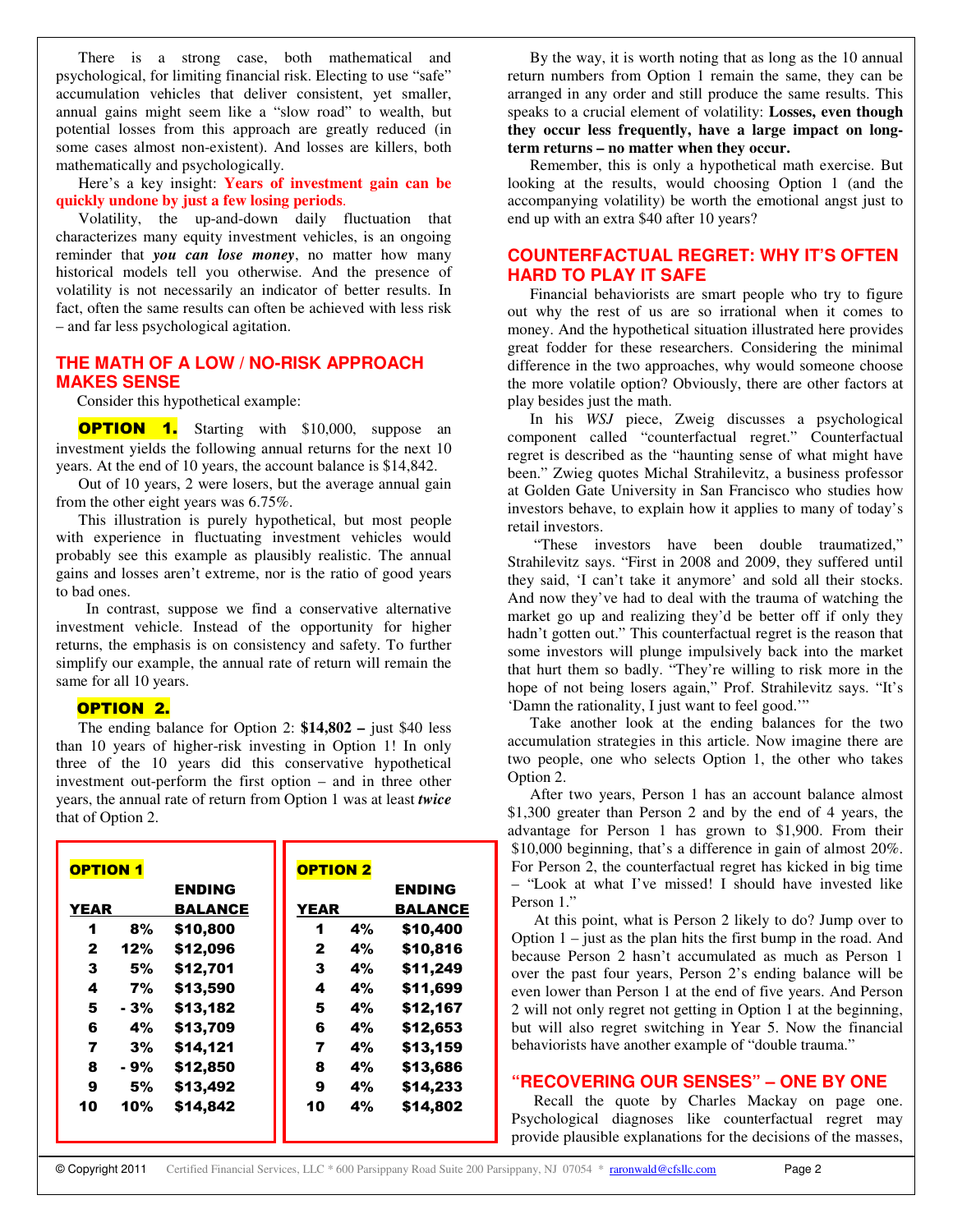but those explanations do not mean following the herd is mandatory. One by one, some people step out, follow a different path – and often avoid mistakes that occur in the herd mentality.

The American financial culture of the past several decades has been saturated with the idea that everyone can be an investor, that even the smallest accounts can be put at risk to reap the potential profits. But the



other side of the story, about the potential losses and their long-term impact, needs to be mentioned as well. As an accumulation strategy, there are many benefits to a "safety first" approach.

This is not an argument that individuals should avoid all financial risk. Especially when substantial assets have been accumulated, allocating modest percentages to more volatile financial products might make good sense. But sometimes the impulse to take a risk isn't really a financial issue; some of us are just looking for the same adrenaline rush that comes from betting, jumping off a bridge, or sky-diving. Or we're trying for a "quick recovery" for past mistakes. Recognizing this, it is to our advantage to "recover our senses" and remember the value of steady progress. One of the best strategies for financial success is "don't *lose* money!"

## **WANT TO CONSIDER CONSERVATIVE ACCUMULATION STRATEGIES AND TAKE VOLATILITY OUT OF THE PICTURE?**

**FOR IDEAS ON HOW TO MAKE THIS IDEA WORK IN YOUR UNIQUE CIRCUMSTANCES CONTACT US TODAY!**



## **Have 401(k)s Fallen Short?**

**Misunderstandings, Unrealistic Expectations, Unintended Consequences**

The headline and accompanying photo in the February 19- 20, 2011, weekend edition of the *Wall Street Journal* was attention-getting. As a North Carolina couple stared vacantly across a field at sunset, the above-the-fold headline declared:

## **Retiring Boomers Find 401(k) Plans Fall Short.**

*WSJ* reporter Jason Henry led off his article with these sobering words:

**The 401(k) generation is beginning to retire, and it isn't a pretty sight.**

**The retirement savings plans that many baby boomers thought would see them through old age are falling short in many cases.**

Actually, this pronouncement is sort of old news. Ever since the stock market tanked in late 2008 and 2009, devastating the account balances of many 401(k) retirement accounts, an anguished cry has arisen lamenting the "failure" of the 401(k) to deliver on its retirement promises. Some similar headlines, from earlier:

- **Real Change: Outlaw 401(k)s,** by Dan Solin, *Huffington Post*, January 6, 2009
- **The Failure of Our 401(k)s,** by Tim Rutten, *Los Angeles Times*, January 10, 2009
- **401(k)s Still Fall Short As A Retirement Strategy,** by John Ydstie, *NPR*, March 4, 2010

If you dig down into each of these articles and others like them, you will find the real problem: Most Americans don't have enough money saved up to retire, and, other than Social Security, they don't have a pension either. So why blame the  $401(k)$ ? The answer is a combination of misunderstandings, unrealistic expectations, and unintended consequences.

**First, a little history.** 401(k) plans grew out of the clarification of the tax treatment for the long-standing practice of allowing employees to defer some or all of their nonsalaried compensation (typically year-end bonuses). According to Jeanne Sahadi, a CNNMoney.com writer (in January 2001), "At the time it was common for employees to be given the choice to defer half or all of their non-salaried compensation, often bonuses, into a company's cash-deferred profit-sharing plan." In 1978, these clarifications were formally stated in Internal Revenue Code Section 401(k).

Some creative pension experts examined the rules, and concluded that instead of employers declaring bonuses and giving employees the choice to defer, it would also be possible to allow the employees to defer part of their regular salary on a pre-tax basis, and offer an employer match as extra incentive, particularly for low-paid employees. The first officially recognized 401(k) which gave tax incentives to employersponsored salary reduction retirement savings plans was established in 1981.

Twenty-five years later, a November 2006 Investment Company Institute Report would declare "401(k)s are now the most prevalent retirement savings vehicles in the United States." A March 24, 2010, *msn*/*BusinessWeek* article by Chris Farrell affirmed this preeminence saying, "The 401(k) has since evolved into the largest private-sector employersponsored retirement plan in the U.S."

**A Big Misunderstanding.** It is interesting to note that the same *BusinessWeek* article also described the 401(k) as the "main U.S. corporate pension plan." But a 401(k) *is not a pension*, and this misunderstanding has become one of the reasons for disenchantment with 401(k)s.

The fundamental features of a pension are its certainties and well-defined terms. Provided they meet the vesting requirements, retirees with a pension understand they will receive a specific amount every month. The amount to be paid is determined by a formula which typically includes average annual salary and years of service. While a lump-sum distribution may be allowed in some circumstances, there are no partial withdrawals or irregular distributions; the main objective of the pension is to provide a stream of income as long as the retiree (and/or a beneficiary) is alive. The responsibility for making sure those pension promises are kept falls to the employer. The employer is responsible for the funding, investment, and administration of the plan.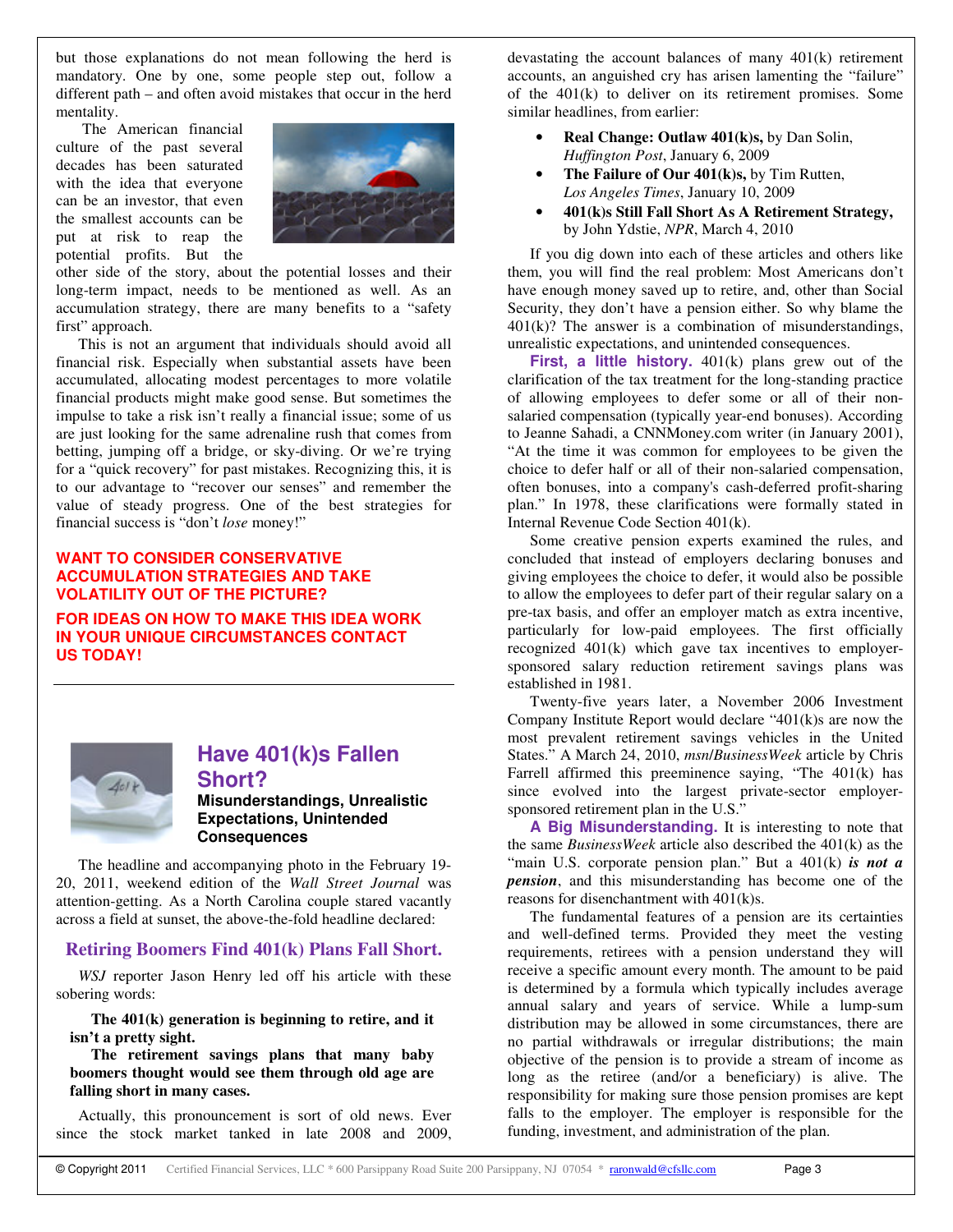In contrast, a 401(k) is much more open-ended and flexible. Loan provisions, lump-sum distributions, partial surrenders and irregular payments are permitted. While most deposits are payroll-deducted, employees can stop making deposits and use catch-up provisions to add extra dollars. All of these actions are determined by the plan participant. The employee provides the funding, makes the investment decisions and determines how the money will be distributed.

Unlike pensions, which are pools of money to make payments to many people, each 401(k) is a separate financial entity. The success or failure of a 401(k) is based entirely on the actions of the individual (the employee) managing the account.

When first established, the  $401(k)$  was intended to serve as a retirement income **supplement.** As Tim Rutten put it, "Congress…envisioned the provision mainly as a way for workers to supplement their companies' traditional definedbenefit pension plans and Social Security."

But for a variety of reasons, the number of employers offering pension plans has declined significantly in the past 30 years (more on that later), leaving the 401(k) as the primary retirement plan for a large percentage of Americans. Today's reality is that a supplemental retirement account, under the funding and direction of an employee, is now being asked to perform like a large retirement fund under the oversight of investment managers and actuaries.

**Unrealistic Expectations.** Farrell nicely capsules the fact that the 401(k) was also a product of its time. "The rise of the 401(k) largely coincided with one of the great secular bull markets in history from 1982 to 2000." In this environment, investing in capital markets "took on the characteristics of a powerful mass social movement, especially in the 1980s and '90s." Getting rich in the stock market became part of the American Dream.

Although determining the full economic value of a pension is a complicated calculation, people looked at the oversized returns that were coming from high-flying equities markets and thought "Who needs a pension when I can make more with a  $401(k)$ ?" The math seemed magical. Generous employer matches and the prospect of double-digit annual returns made 401(k)s the trendy strategy to accumulate a lot of money, and retire early.

Unfortunately, 401(k) participants have encountered two bear markets since 2000. To make matters worse, many employers reduced or eliminated matching contributions as the economy tightened. Now the math is no longer magical, but depressing.

If a pension plan appears to be suffering from poor investment performance or inadequate funding, law requires the company to make up the difference. But most individuals have not had the financial wherewithal to simply add more money to cover their losses and keep their retirement objectives on track (and even if they did, they might have been constrained by contribution limits).

**Unintended Consequences.** Around the same time as 401(k)s were being introduced, Congress also established tighter guidelines for pension plans. Shorter vesting schedules were imposed, which meant companies had to increase their pension funding, since more employees would be eligible for payment, even if they didn't stay with the company for more than five to seven years. These increasing financial and

regulatory obligations prompted many companies to suspend or terminate their pension plans, and offer 401(k)s as replacements. For employers, this decision simultaneously lowered administrative and funding costs, while transferring the responsibility for investment decision-making to the employee.

"Nobody bothered to ask employees whether they wanted to swap their pensions for choice or ownership," says Rutten, "nor did anybody stop to notice that very few people are suited by background, ability or temperament to actively manage investments." But as more and more employers realized the economic liabilities inherent in pensions, switching to 401(k)s was an easy corporate exit strategy, a no-brainer.

## **Does the 401(k) need to be fixed?**

The answer depends on what you want to accomplish. As a supplemental retirement program, the 401(k) has pros and cons. The automatic payroll deduction feature appears to be a great help in getting individuals to save regularly and consistently. A substantial employer match can help participants achieve greater accumulations at a faster pace – if your underlying investments are profitable.

On the other hand, 401(k) investment choices are restricted by the preferences of the employer; a self-directed IRA offers a much wider spectrum of investment choices. And 30 years ago, the operative paradigm was one of deferring tax today, then distributing the deposits and earnings at a lower income tax rate in retirement. Today, fewer people are sure they will be in a lower income tax bracket when they retire. Hence, the increasing attractiveness of Roth IRA accounts, which feature after-tax deposits with tax-free withdrawals in the future.

As a primary retirement program, one of the biggest challenges with a  $401(k)$  is how to translate an account balance into a stream of income in retirement. The *WSJ* article mentioned at the top of the article notes that the Center for Retirement Research finds the average 401(k) holds just under \$150,000. That might seem like a big number, but when the Center calculated the monthly income for a retiring couple from an annuity guaranteeing lifetime income, the result was \$9,073 annually, or \$756/mo. Suddenly, \$150,000 doesn't seem like a lot of money. This exercise highlights an oftenoverlooked point: the key number in a retirement plan is not the account balance but how much monthly income can be derived from the accumulation.

The biggest issue with  $401(k)s$  is how much responsibility should be placed on average Americans to oversee their financial future. A week after the *WSJ* article came out, the paper's "Letters to the Editor" page was flooded with comments, and most of them were none too complimentary about the financial savvy of their peers. As one writer put it,

**"I have co-workers who have no idea how to get into their accounts and if they do, they have no idea what to do. Certainly there are seminars, financial planners, articles and other avenues available for people to learn from others' knowledge and expertise. Instead of taking control of their own money and growing it, people put their heads in the sand, hope for the best and attempt to blame others for their financial morass when their retirement funds run short."**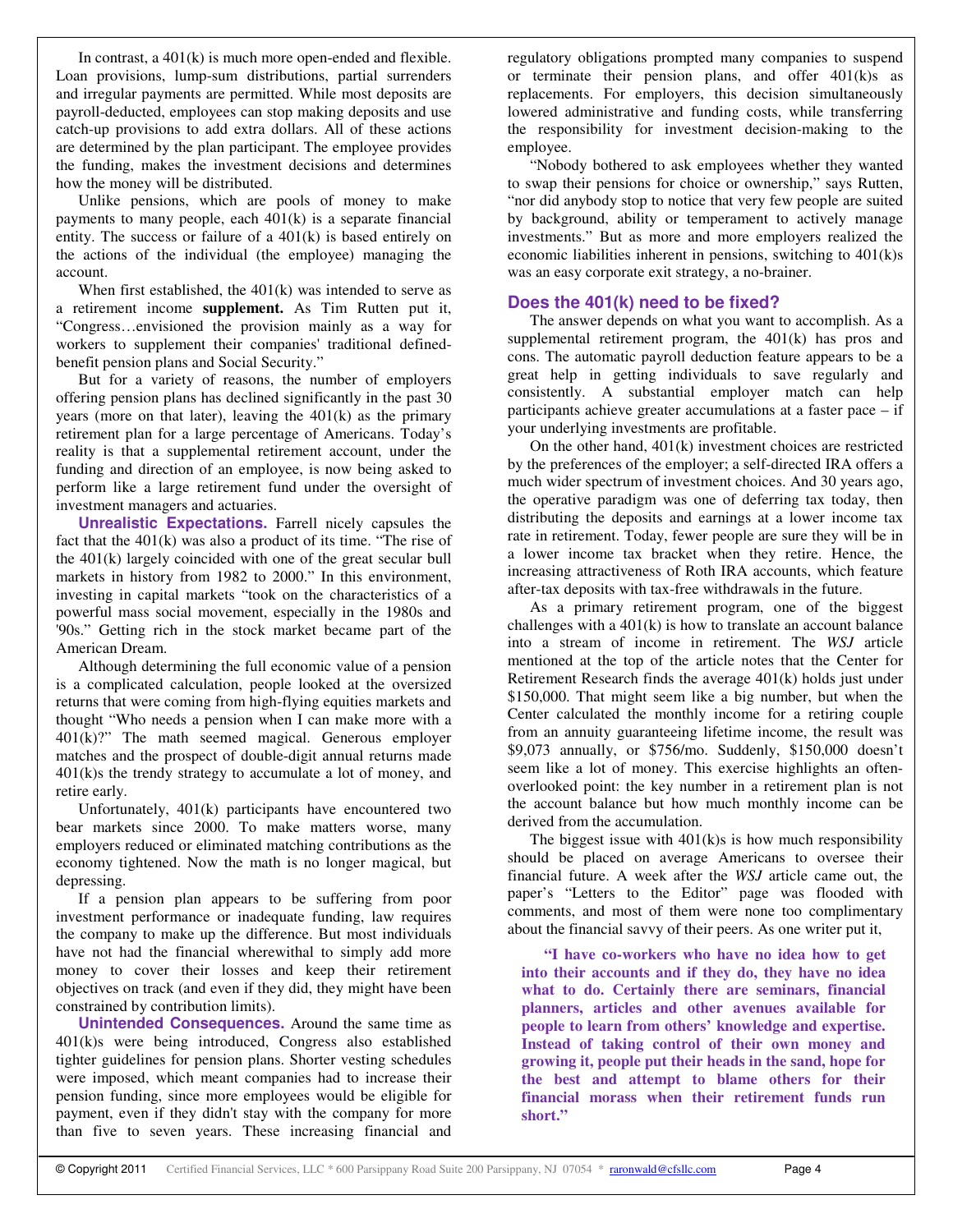Recognizing the apparent financial illiteracy of many Americans, some experts are calling for new retirement plans and/or 401(k) modifications that mandate "approved" investment options, require minimum funding levels, and offer guarantees. But as long as 401(k) plans continue to place the burden on the individual for funding, investment selection and retirement income translation, personal education and oversight are musts. Like a home, a 401(k) requires regular maintenance, and as the owner, this is your responsibility.

## **HOW OFTEN DO YOU REVIEW YOUR 401(k) ACCOUNT?**

**WOULD YOU LIKE AN IDEA OF WHAT THE INCOME TRANSLATION IS FOR YOUR CURRENT 401(k) BALANCE?**



## **Assumed Annual Rate Of Investment Return:** *What The Pros Expect*

While defined-benefit pension plans (i.e., those plans that provide a specific monthly

retirement check from a formula based on years of service and average annual salary) have largely disappeared from the private sector, many public entities have continued to fund and maintain pensions. Because of faltering economic conditions and a perception of the disproportionate cost to taxpayers, these public pensions have become hot topics of discussion, particularly the cost of funding these plans.

In order to provide ongoing paychecks to a large group of retirees both now and in the future, pension plan operators must integrate a wide range of variables to determine how much money will be required for successful operation of the program. These factors include the number of retirees, life expectancy, marital status in retirement, the age at which retirement will begin, and an assumed annual rate of investment return.

Of these factors, the assumed annual rate of return, also called the discount rate, is arguably the most subjective. The discount rate represents what a pension fund believes it can realistically earn from its investments on an annual basis when averaged over the course of 20 years or more. In any given year, investment returns are likely to be higher or lower than the long-term assumed rate.

Short term, moving this number up or down can greatly affect current funding requirements. Long term, when real returns show a minor deviation from expected returns, either up or down, it can result in a tremendous difference in how much it costs (in taxes) to provide pension benefits. A March 21, 2011 posting on the New York State Teacher Retirement System website (www.nyssba.org), noted that a 1% increase in annual return over a teacher's working lifetime would result in a 26% funding reduction.

Recently, the discount rate for The California Public Employees Retirement System (CalPERS) came under scrutiny because the fund's actuary recommended lowering the discount rate from 7.75% to 7.5%. Lowering the rate would mean higher funding obligations, a tough requirement for a state already struggling to balance its budget and avoid

insolvency. After dozens of local officials met with the fund's actuaries in mid-March to indicate their municipalities would be hard-pressed to deliver the increased funding that a lower discount rate would require, CalPERS announced on March 21, 2011, that the rate would remain at 7.75%.

When some commentators questioned the wisdom of maintaining the higher investment assumption, CalPERS officials noted that "over the past 20 years, including the two recent recession years, CalPERS has earned an average annual 7.9% rate of return," and also added that its discount rate was below the average for other public pensions in the U.S, citing statistics on the 126 largest public pensions provided by the National Association of State Retirement Administrators.

The data provides an interesting look at the return expectations of institutional investors, and agives some answers to the question **"What is**  $\pi$  **<b>Re** *k***RabODable** dengtherm rate of return?" investment return of many **rate of return?"** of the largest U.S. public

*Hmmm…*

If professional money managers with a long-term investment horizon feel that an annual rate of return between 7 and  $8\%$  is realistic, what should individual<sub> $\frac{5}{25}$ </sub> (such as employees managing their 401(k)s for retirement)  $\frac{1}{6}$  expect? 16



pension plans

Preparing for a loss is never eas<sup>Retire</sup> But administrators National Crucil it can make a tough situation even harder. This can be particularly true when a family member or loved one is in failing health and close to death.

As medical knowledge and procedures have progressed, so has longevity. But while people are living longer, the nature of the end of life has changed. Instead of a brief illness or medical condition that often shortly resulted in the passing of an elderly person, today's medical care may keep the patient alive, but frequently in a condition of diminished capacity.

**"More than 75% of people will be unable to make some or all of their own medical decisions at the end of life," says Rebecca Sudore,** a physician at the University of California, San Francisco, speaking to Laura Landro in a March 15, 2011, "Informed Patient" column published in the *Wall Street Journal*, "but we don't prepare patients and families to deal with this situation, and it's frightening and difficult for them to know what to do."

In response to these stressful dilemmas, medical and legal experts have increasingly encouraged aging adults to provide advance directives. Living wills, personal directives, advance decisions or durable powers of attorney are all instructions given by individuals, specifying what medical actions are preferred in the event that they are no longer able to make decisions due to illness or incapacity, and telling who is authorized to make such decisions on their behalf. Because many of these end-of-life medical issues may also require financial decisions, most well-prepared estate plans include advance directives.

## **Polst Documents**

The two principle issues addressed by advance directives are primarily legal and procedural. The first is determining